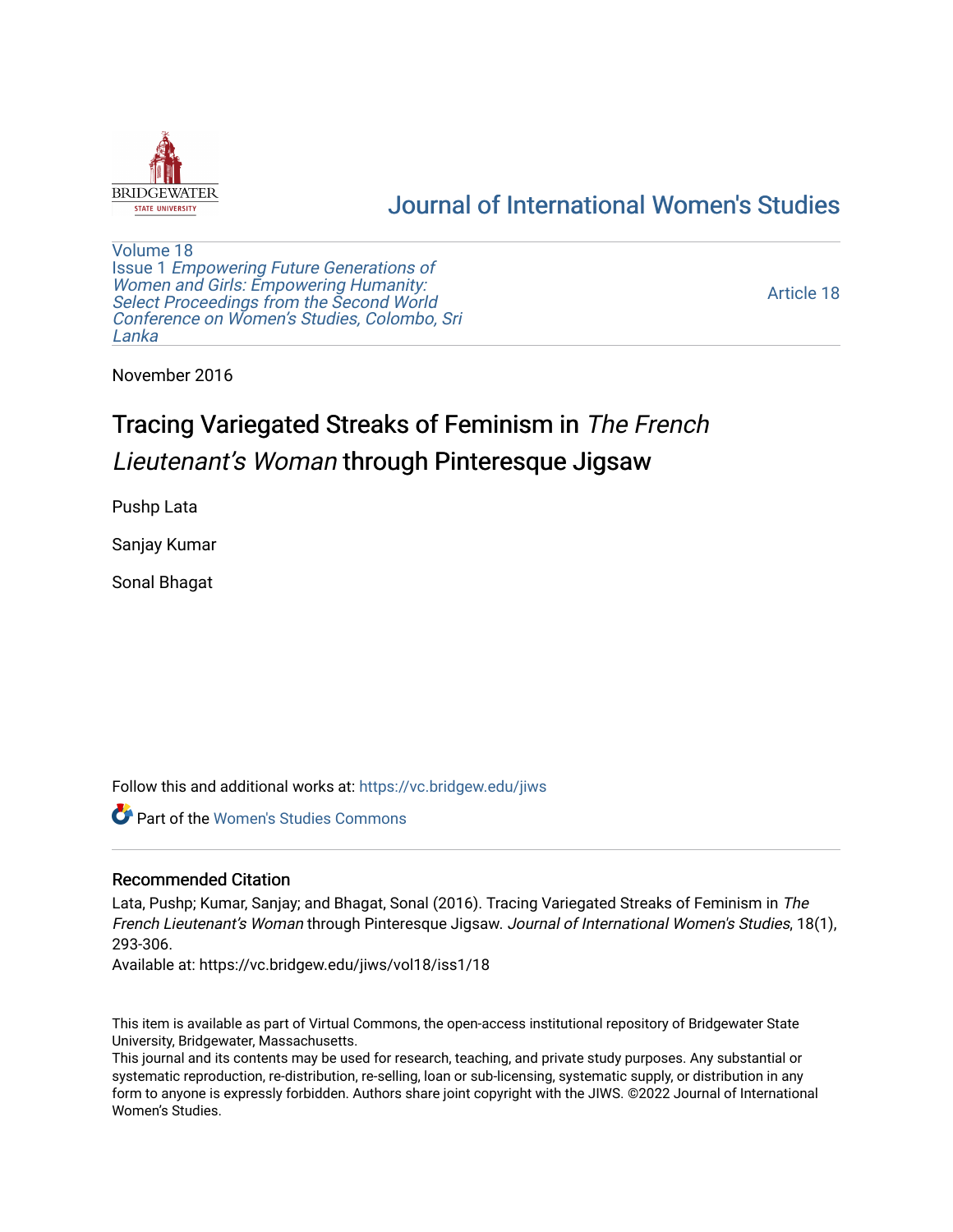This journal and its contents may be used for research, teaching and private study purposes. Any substantial or systematic reproduction, re-distribution, re-selling, loan or sub-licensing, systematic supply or distribution in any form to anyone is expressly forbidden. ©2016 Journal of International Women's Studies.

## **Tracing Variegated Streaks of Feminism in** *The French Lieutenant's Woman* **through Pinteresque Jigsaw**

By Pushp Lata<sup>[1](#page-1-0)</sup>, Sanjay Kumar<sup>[2](#page-1-1)</sup> and Sonal Bhagat<sup>[3](#page-1-2)</sup>

#### **Abstract**

Written for screen by one of the greatest English dramatists and Nobel Laureate, Harold Pinter and directed by Karel Reisz, the film *The French Lieutenant's Woman*, appearing in 1981, is the cinematic adaptation of John Fowles' novel by the same name that created ripples in the literary circles in 1969. Keeping in with the appreciation of the novel, the cinematic version of *The French Lieutenant's Woman* too continued to capture the imagination of the classes and the masses alike bagging several prestigious awards. The proposed paper intends to study all these variegated shades and designs that further intensify the experimental spirit of the film.

Focusing on the movie within the movie that imbues the cinematic adaptation of the novel with a quintessential Pinteresque intensity, the paper explores in depth the subtle nuances offered for intellectual probing through the ingeniously contrived sub-plot. Running as a subtle counterfoil to the main plot of Sarah and Charles, the tempestuous love affair between Mike and Anna—the actors playing Charles and Sarah respectively—the subtext of the movie invites concerted critical endeavors in exploring the intellectual conundrum that confronts us on the silver screen. The paper engages itself in the task of reading through such intellectually stimulating improvisations which subtly reflect the post-modernistic tone and tenor. For this purpose, the paper focusses especially on studying the parallels and proselytes that characterize the protagonists as Sarah and Anna in the main and the sub-plot respectively. The paper also studies the mise-en-scene devices such as light, sound, colours, camera movements, focus, background music, and different types of shots employed in the movie, all of which poetically render the rich contours of the work.

*Keywords*: The French Lieutenant's Woman, cinematic adaptation, Pinteresque, mise-en-scene, textual and sub-textual maneuvers, postmodern tone and tenor

<span id="page-1-1"></span>http://discovery.bits- pilani.ac.in/Homepage/disciplines/languages/My%20Web%20Sites/Profiles/Pushplata <sup>2</sup> Dr Sanjay Kumar is as an Author and Consultant in English and Soft Skills Development Training. In 23 years' academic career, he has held teaching and administrative positions in various academic institutes including BITS, Pilani, Govt PG College, Loharu, Chaudhary Devi Lal University (CDLU), Sirsa, JK Lakshmipat University, Jaipur and ICFAI Tech, Jaipur. He has 45 research papers and nine books to his credit. He has delivered invited lectures and talks. He conducts workshops on communication skills, personality development, verbal ability, soft skills, placement skills, reading comprehension, and documentation.

<span id="page-1-0"></span> $\overline{\phantom{a}}$  $1$  Prof. Pushp Lata has been associated with Department of Humanities and Languages, Birla Institute of Technology and Science, Pilani since 1994. She did her P.G.D.T.E. from CIEFL, Hyderabad and Ph.D. from University of Rajasthan, Jaipur, India. In her 21 years' academic career, she has held various teaching and administrative positions. Prof. Lata is a passionate teacher and an avid researcher. She received Shiksha Ratan Award 2012 for Teaching and she has 45 research papers and nine books to her credit.

<span id="page-1-2"></span><sup>&</sup>lt;sup>3</sup> Dr. Sonal Bhagat completed her Ph. D in 2015 from University of Rajasthan, Jaipur. She is an avid reader, a researcher and a passionate creative writer. She writes poems, short stories and travelogues. She also draws and paints landscapes.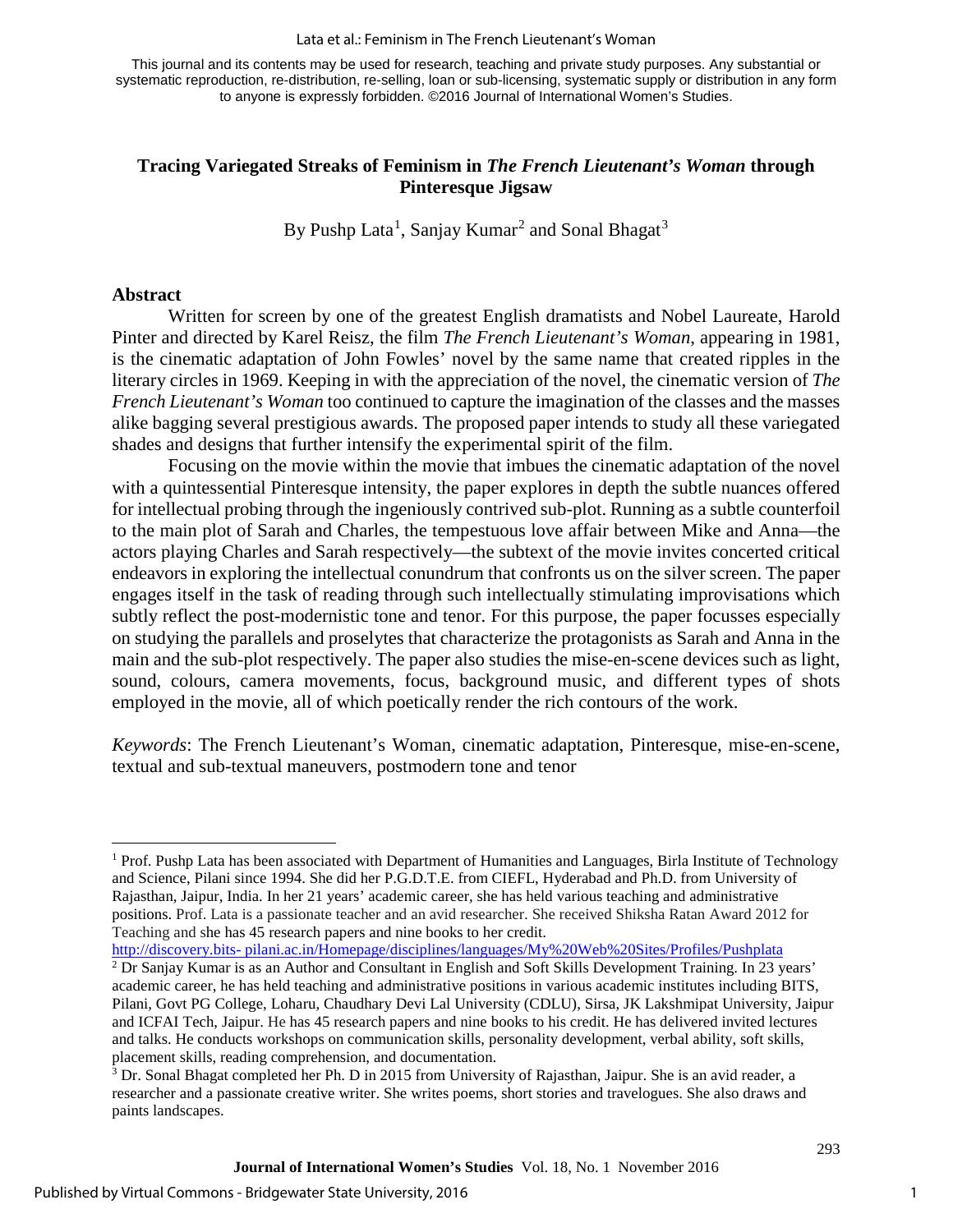Dealing with a work of art visited creatively thrice and critically on a numerous occasion is like walking into an intellectual conundrum where the clue at the vertical end leaves us out at the horizontal. The paper attempts to deal with one such intellectual puzzle and concentrates on *The French Lieutenant's Woman*, a memorable film by Karel Reisz. Apparently, *The French Lieutenant's Woman* (1969), by John Fowles, is a novel inspired by the 1823 novel *Ourika*, by Claire de Duras (Warburton, 1996). Published in 1969, the novel stands as a unique example of twentieth century depiction of the nineteenth century Victorian society especially probing the male-female equations amidst the Victorian England hypocrisies.

Although a male writer, Fowles's deep understanding and critical perception and compassion for the women of Victorian times, is evidently observed in his portrayal of variegated female characters ranging from the intriguingly volatile Sarah Woodruff to the stereotypical Victorian woman such as Ernestina Freeman. One of the most outstanding features of the novel, the strong female characterization, puts Fowles on the pedestal of a male feminist writer of the twentieth century. In fact, though the text of the novel gets involved with varied issues such class distinction, capitalist society, poetry, the suffrage movement, but most engagingly Fowles explores the issue of woman's marginalized existence in a constraining patriarchal Victorian England. Understandably therefore, the overarching focus of the novel is on the issue of woman's sexuality—its repression and expression.

In 1981, director Karel Reisz and writer Harold Pinter adapted the novel as a film with the same title. Starring Meryl Streep, the film offers an artistic fusion of the strands of the Victorian and the postmodern times. Now regarded as the first major eighties film about a woman's quest for emancipation amidst circumscribing patriarchal world order, the film went on to bag prestigious awards including nomination to the Oscar, Golden Globes and BAFTA Awards for Meryl Streep and Harold Pinter. Adapted brilliantly by Karel Reisz, and written for screen by Nobel Laureate, Harold Pinter the movie offers an intellectual feast in its technical nuances, philosophical genus and scopophilic delight.

Despite the phenomenal success of the film, a section of critics continues to believe that the film fails to rise above the mundaneness of the love affair between Anna and Mike. Prisca is one such observer. Prsica (2009) seems to be lamenting the depth and intensity of the movie in pointing out that unfortunately, the film adaptation lacks the depth provided by the text and falls short of thrusting the focus beyond parallel love affairs. The comment appears to be suggestive of an amateurish approach while dealing with the intellectual conundrum that Pinter's works usually throw up as a challenge to the audience. Endeavoring to explore such textual and sub-textual maneuvers, the purpose of this study is to establish that Pinter's screenplay for the movie, empowered by Karel Reisz's imaginative direction, acquires a structure that demands an oblique approach.

Another critical view holds that Anna and Sarah have nothing in common. Shoshana Knapp is one such critic who believes that "they have nothing to say to each other, even when they appear to speak the same language" (Knapp, 1988). For some other critics, the modern element in the story focusing on Anna-Mike affair is just repetitive and offers nothing else except irritating interruptions. For instance, Knapp in the same article, again ridicules Anna's statement "They'll fire me for immortality. They'll think I'm a whore," and hastens to add "Sarah's tragic gesture becomes Anna's comic jest, but the juxtaposition illuminates neither." Knapp however tends to overlook that the expressions used in a Pinteresque text does not "reflect the emotions that stand in front but an adjacent one…" It is so because in Pinter's works all that works is an indirect approach (Almansi and Henderson, 1983) and we are supposed to tackle his texts like a dog coming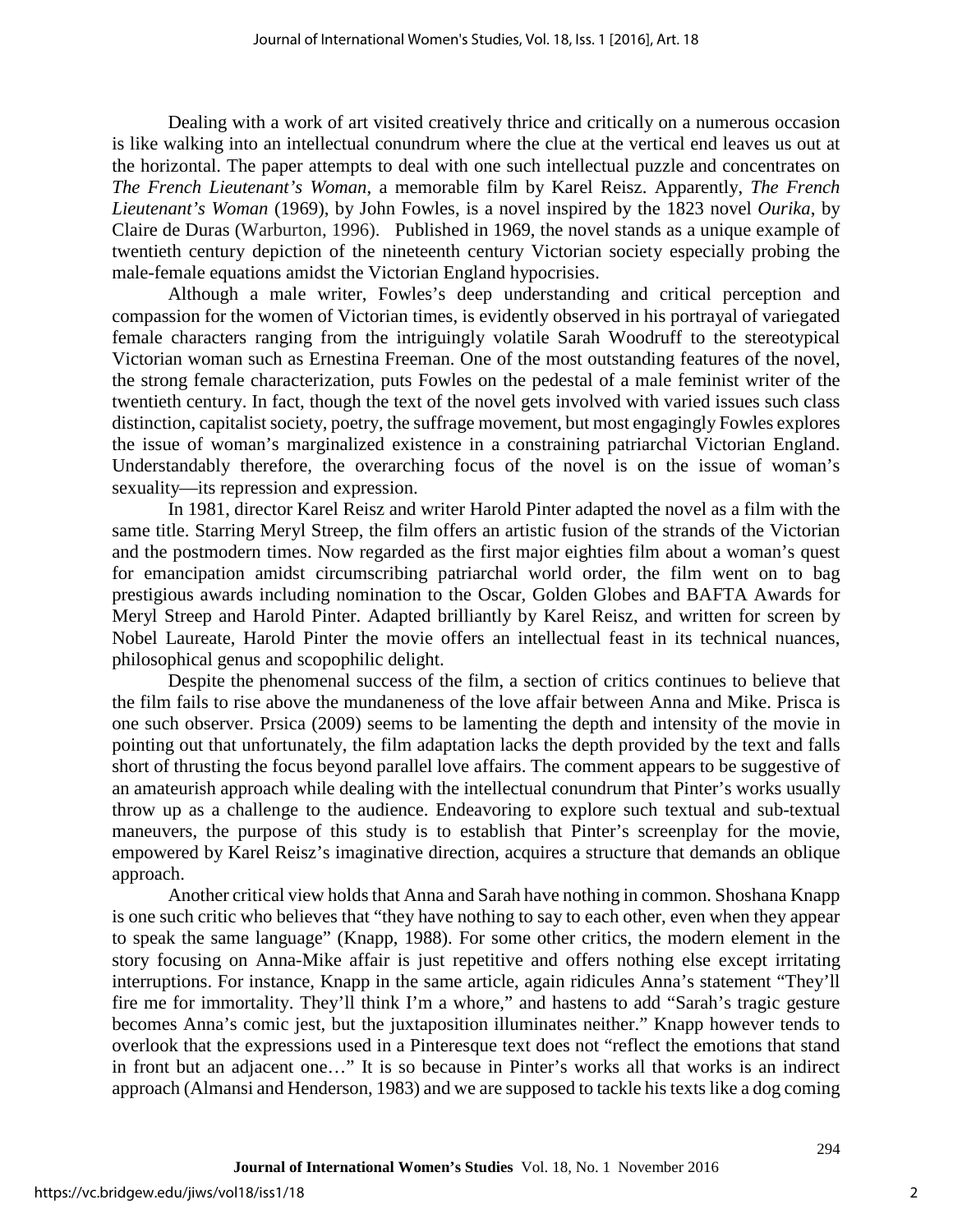to grips with a bone and since "a hard bone cannot be broken into with a frontal and perpendicular bite; it requires an oblique approach with the back teeth penetrating in between the splinters of the bones so that tongue can stealthily approach its succulent centre…"

It is owing to and amidst such diverse critical speculations, that the present paper proposes to contend the popular view that Anna is just a continuation of Sarah and though "more modern and animate," is "perceivably the same character under the cloak, merely displaced by time and space manners."(Pinter, 1981). We feel that it is very important to keep in view the Pinterseque structure of The French Lieutenant's Woman and approach it in the spirit that a Pinter text warrants. To begin with, the paper suggests to offer an alternative, a sub-textual perspective by which we can discern how the Anna-Mike plot adds an extremely relevant and important dimensions to the movie. The paper also highlights how Anna turns out to be an evolved version of Sarah and succeeds in achieving what Sarah fails to eventually clinch in her struggle against patriarchy. Contrasting Sarah's mystical effrontery with Anna's elusiveness, the paper attempts to discover how the film takes the story of woman's rebellion from its Victorian abrasiveness to the subtlety of postmodern feminist discourse.

Exploring on the sub text of the sub-plot and other cinematic devices, the paper attempts to figure out how Pinter's ingenious screenplay and Karel Reisz's penetrative direction render to it an artistic coherence wherein both the expressed and the unexpressed become inextricably intertwined. Primarily focusing on Pinter's deft syllogism, essentially the film underscores how in Pinter's world one of the key issues to resolve is the contention between man and woman and when they "compete against one another, their conflicts not only are marked...but also are exacerbated by among other forces, sexual desires, repulsion, and jealousy. These emotions may bewilder or torment the characters themselves, whose doubts about what lies around them are made more painful by the uncertainty of what lies within them." (Victor L. Cahn, 1993).

Before setting on this voyage however, it is important to recall how the imagination of the director has come to be regarded as a crucial factor in determining the sense and overall impact of a movie owing to the fact that it is the screenplay that provides the basic structure, besides offering the important undercurrents to a large number of films. It is probably because of this that "scripts have to be considered alongside, if not before, direction..." (Corliss, 1998). In the same context, Knapp too seems to recognize the importance that Reisz seems to have assigned to Pinter as a screenwriter. She suggests "Reisz proposes and Pinter composes, with contractual protection again any violation of Pinter's artistic wishes" (Knapp, 1985). Substantiating her perspective, she refers to Pinter's conversation with Garis who quotes Pinter while quizzing him on the issue of his, artistic autonomy in the making of *The French Lieutenant's Woman*. This is how Pinter seems to have defended the citadel of his artistic autonomy: "In my contracts, I have something very explicit, precise and concrete: The screenplay is decided before we shoot. Done, that's all. I mean, certainly Karel would ring me up during shooting and say, "Look, can we say…? And then it's up to me to write the new… line, or whatever it is. It never came to speech. It was always a matter of phrases." (Garis, 1981).

It would however, be wrong to construe that Pinter's artistic exploration was anyway incongruent to that of Reisz's masterly directorial exploration. The seamless fusion of Pinter's slanted approach and Reisz's ingeniously artistic endeavour is noticeably visible right in the beginning of the movie as the very first shot captures Meryl Streep briefly peeping into the handmirror before she appears before the clapper board and begins to play Sarah Woodruff who is supposed to be walking away to the long winding jetty which will take her to the threshold of a turbulent sea. This clapperboard device assigns to the action a sense of unreality as we are made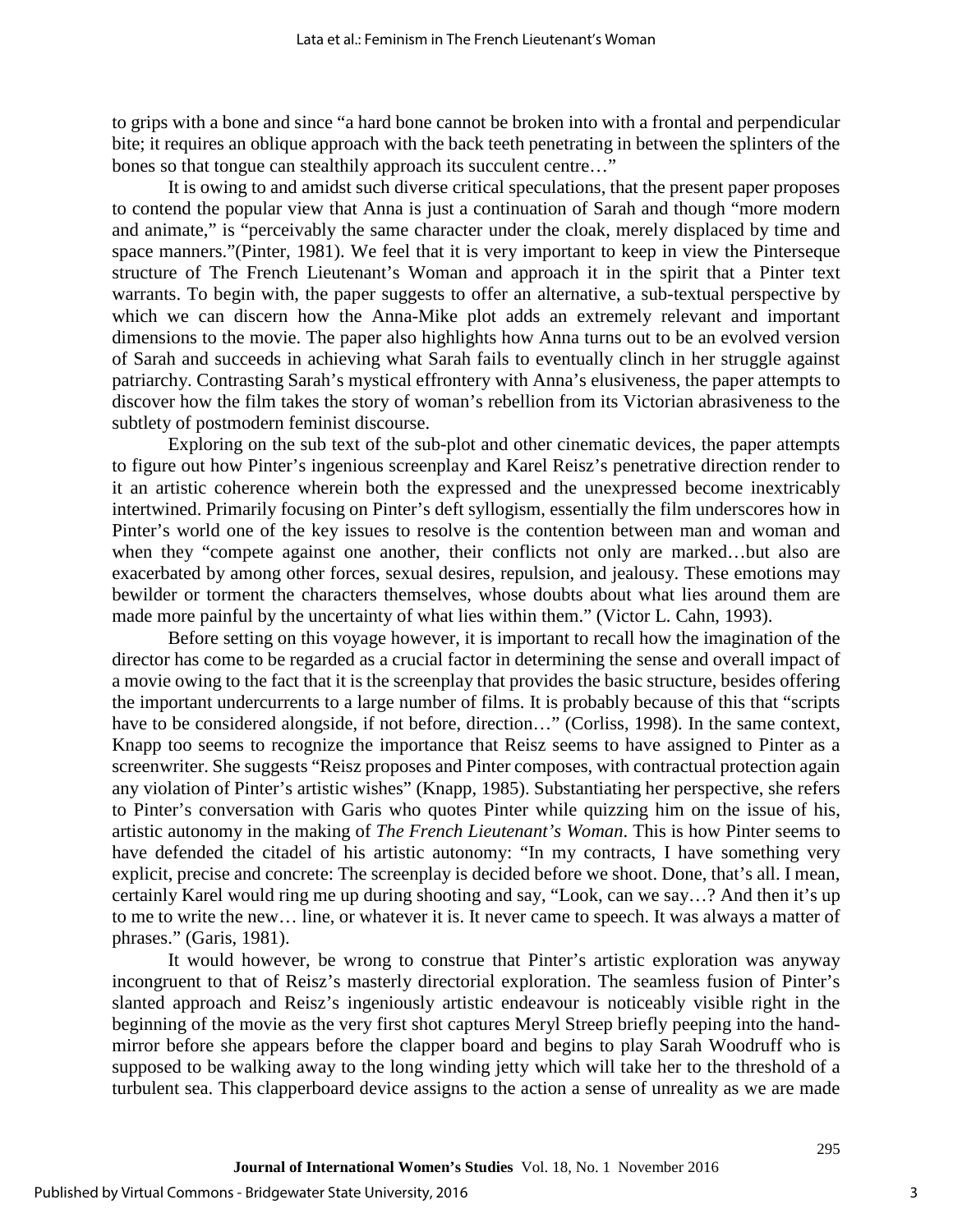to intuit the presence of both the aspects—the real and reel—in the life of a professional actor. Delving straightaway into such convoluted subtleties, the film immediately begins to acquire a multi-layered textuality that warrants endeavouring critical enterprise.

Besides this intuitive opening stroke, the film strikes further insinuations right in the beginning. With the grey sky above and the turbulent sea below, the film assigns to it a nebulous tone that continues to characterize its essence. Moreover, the opening is noticeably set on a gloomy template. The soundtrack of the violin that accompanies the backdrop provides to it a melancholic appeal. Grief begins to set in as we see a lonely Sarah walking in black cloak and moving past the camera which registers her movement away from the audience. She keeps moving away from us, the camera does not chase her and lets her get reduced to a smaller figure amidst the raging sea below and the drooping sky above her. Visible to us only as a distant figure, her passion seems to rouse more for the turbulent sea ahead of her than the inviting world at her back. Steeped in gloomy and grey shades, the action begins to unfold the tale of a lonely woman whose anguish we have been made to sniff into right in the beginning.

Since the next scene takes us to the hustle and bustle of a small town, Lyme Regis, Sarah's isolation from the rest of the world is sufficiently outlined. Contrasted with a routine humdrum of everyday life, is a woman's pointless and persistent wait for her lover whose return she is sure of not achieving. In this way, despite being the adapted version of John Fowles' novel *The French's Lieutenant's Woman*, the film opens on a quintessentially Pinteresque note as even before we happen to see of the French lieutenant's woman, Sarah Woodruff, walking wrapped in a mourning cloak, we are made to catch a glimpse of Anna, played by Meryl Streep, the well-known actress for the audience, who peeks briefly into a tiny mirror before she launches herself onto playing the role of the grieving protagonist. At the very outset, therefore, we are made to sense the touch of unreality in what is being projected through the narrative.

By starting the movie on a candid defiance of make-believe celluloid world, Pinter's screenplay and Karel Reisz's direction beckon us to approach the cinematic adaptation of *The French Lieutenant's Woman* in a quintessentially post-modernistic vein. Even before the narrative intensifies, we are made to feel the illusory sense behind an apparently convincing and realistic story, arising out of the subliminally devised screenplay by Harold Pinter and ingeniously crafted direction, begins to assume complex images on the screen. It is this shifty, illusory sense of its entire tapestry that assigns to the movie the structure and style suggestive of a typically postmodern elusiveness and shiftiness.

The film continues to build on this elusive sense of the narrative as immediately after seeing Charles proposing Ernestina amidst all genteel Victorian chauvinism, we are catapulted into seeing Mike and Anna, the actors who have been entrusted with the task of playing Charles and Sarah of the novel, in bed together. In a jerky move, we are directly parachuted into a world of uninhibited sexuality wherein both the sexes seek to redefine social codes and ethos. In a striking juxtaposition, we witness the nervous Victorian anxiety, so laboriously built up, vanishing into the urban smoke as the nude couple is caught by the camera in each other's arms. Viewers are made to sense the superimposition of the present narrative on the earlier tale.

Reinforcing this visual juxtaposition, what we also confront is a verbal vacuity that wishes away the embroidered linguistic elaborateness with which Charles in the preceding scene had proposed to Ernestina. In a quintessential Pinteresque compactness, we come across an apparently banal and artless telephonic conversation in which what we get to hear mostly are monosyllables, pauses, or exclamations: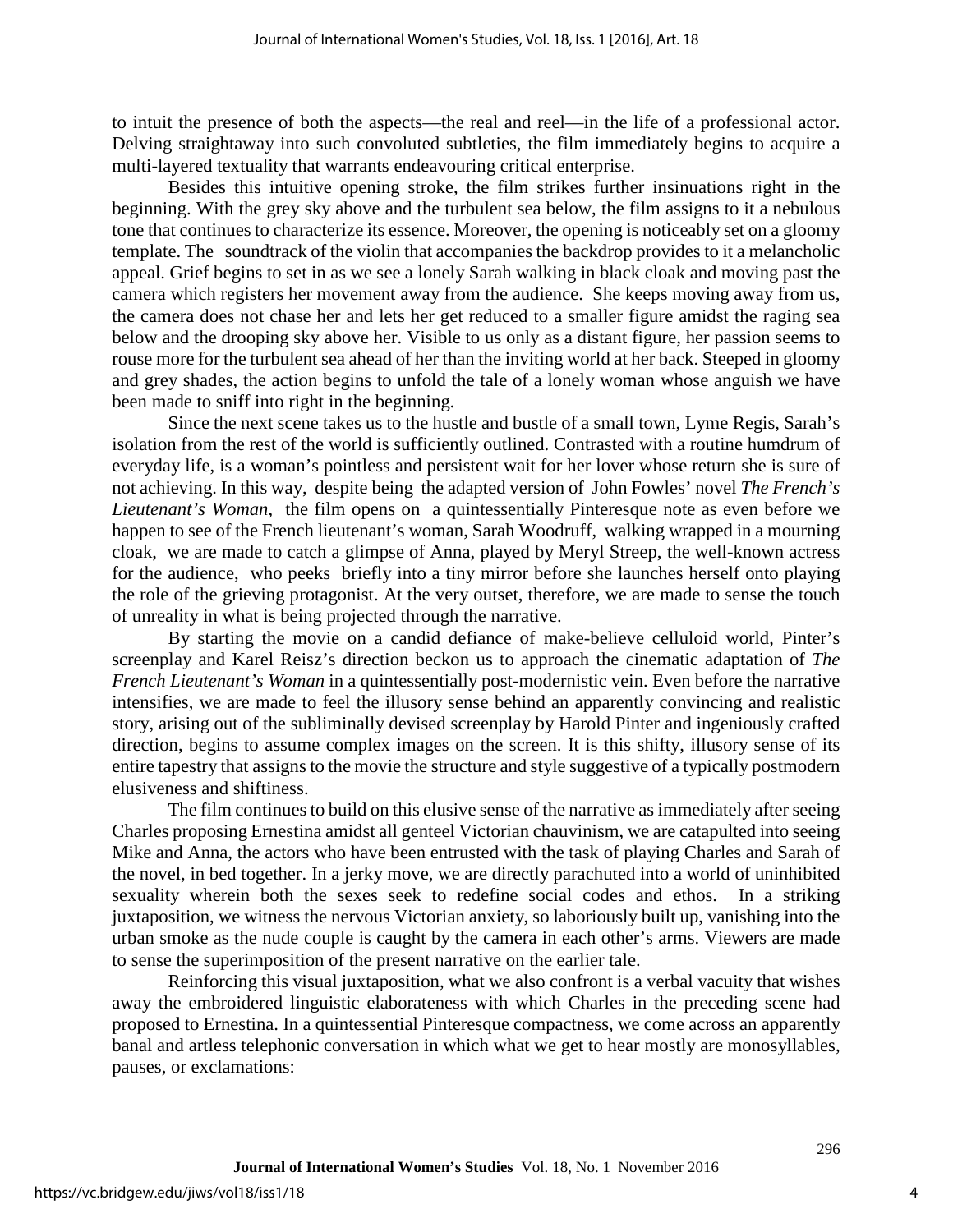#### *A telephone rings.*

*MIKE turns, lifts receiver.* MIKE: Yes? *Pause.*  Who is it? *Pause.*  Yes it is. *Pause.*  I'll tell her. *MIKE puts the phone down, turns on light, wakes ANNA.*  MIKE: Anna? ANNA: Mmmn? MIKE: You're late. They're waiting for you. ANNA: Oh God!

What strikes us is the Pinterian economy of the words uttered. Devoid of ostentation, the sharp and snappy prose serves to expose the apparent façade of verbal pomposity that precedes this stunning montage. Suddenly, we are drawn into the blunt economy of expressions in which both Anna and Mike choose to interact with each other. Further augmenting the contrast, the natural green of the past also gives way to the world of aggressive concreteness of the urban posh, studded with modernly developed buildings, telephones, and cars, suggestive of the present, and offering a striking contrast in both the worlds. One cannot miss out on the startling nature of the contrast in both the worlds as in the preceding shot we were privy to witnessing Charles being driven in a horse carriage. In a real world for this actor, Mike, happens to see his beloved Anna being pulled to work in a chauffeur driven car.

With this apparently simple yet profoundly suggestive twist, Pinter's screenplay brings to the fore one of the primary concerns of the film which is to project the battle of supremacy waged between both the sexes. The scene also helps us observe how the movie begins to propose its counterpoints that constantly challenge and scuttle the Victorian archetypes that willy-nilly creep into the novel. The entire sequence thus exploits various cinematic devices such as the backdrop, light, sound and costume to drive home the contrasts in both the worlds. A deeper look into the tapestry with the help of mise-en-scene and the subtextuality of the script, also help us observe how subtly the film attempts to subvert the male hegemony decried differently in the novel. It is Charles, a male charging on a horse carriage, who has come to seek the hand of Ms Freeman. In the filmic version, i.e. the movie within the movie, however, it is Anna, a professional actress, who cannot continue to warm the bed of her lover and is seen going to work leaving her languishing lover behind.

Tilting thus the convenient patriarchal prerogatives on their head, Pinter's screenplay assigns to the movie the post -modernistic hue that outlines a protesting counterpoint against the constraining Victorianism. The strikingly different settings chosen for delineating different worlds, provide both to Sarah and Anna distinctive revelatory quality specific to their character and times. As we see Anna being driven to work alone, we prepare ourselves for a scene which will not involve Mike. The next shot confirms our anticipation as we find Sarah Woodruff sitting silently on stairs and busy sketching while two labourers move past her carrying a coffin. Despite being a screenplay improvisation, without alluding to any apparent counterpoint in the novel, this scene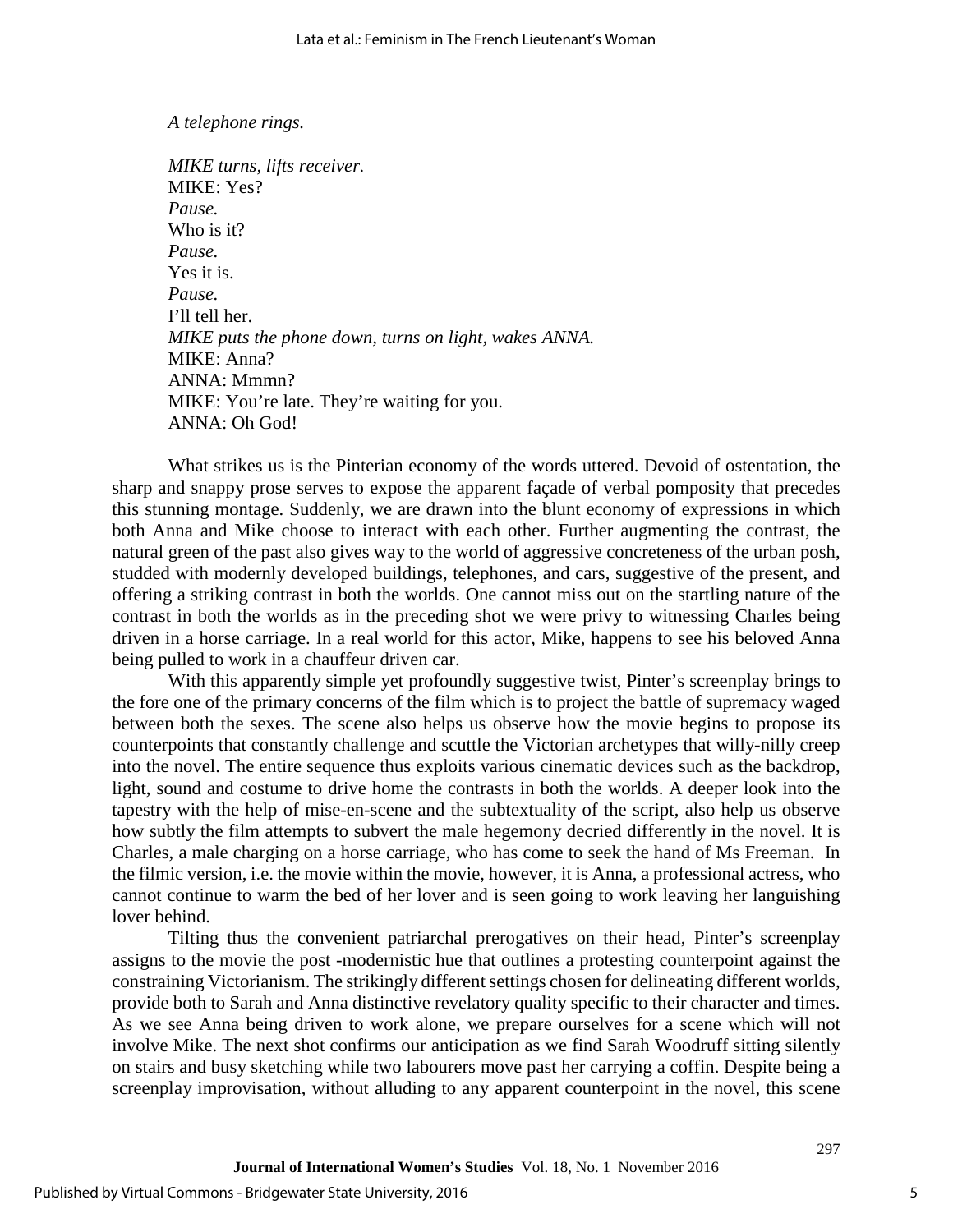serves to capture Sarah's aloofness and destitution. Again it is Pinter's ingenious use of words and pauses that capture our attention as Vicar's dialogues bring out Sarah's plight in having lost her foothold and territorial right that deprives her of a continuation in Miss Duff's place after her death. The Vicar's dialogue confirms her marginality and seclusion:

You realize that you cannot stay here any longer? I happen to know that Miss Duff has made no provision for you in her will. The place is to be sold.

*Pause.*  How much money do you possess? *Pause.*  When did you last eat? *Silence.*

Pushed to an extreme edge of her living henceforth, we witness Sarah entering into an apparently intolerable employment in Mrs. Poulteney's household. In quintessential Painteresque shorthand thus, we are made to realize how Sarah has been pushed to the limits of her existence before she begins to orchestrate her resurrection amidst a singularly patriarchal Victorianism. Not just that, the contrast between the lighted present and the gloomy past reflects woman's deplorable position in the bygone era. Having seen a liberated professional actress going to her in a chauffeur driven car and then confronting Sarah's destitute existence makes us realize the darkness that surrounded a solitary woman's existence in Victorian times.

The glimpses of such rebellion in the novel are outlined through Sarah's conscious disassociation with the conventional feminine image as she, rather than being furtive about her supposed alliance with a French lover, makes her relation with him rather pronounced. Her continued wait despite her own admission that the French lover in context is not likely to come, assigns to her rather intriguing connotations as well. Baffling the stereotypical codes of moralities - demanded particularly from a woman in Victorian times - Sarah Woodruff continues to dismantle the established archetypes in choosing to project herself as an estranged and jilted woman who seems to have been discarded by her lover for good. Her persistent visits to the Under cliff, the place notorious for illicit lovers' trysts, her consciously contrived seclusion from the society around her, her preference for a condemned and ostracized living to a socially amalgamated existence, and her willful choice for a depraved status, assign to her character richly enigmatic contours.

A deeper look into her character helps us also observe the craftiness of her rebellion as by presenting an image that ostensibly antagonizes the established feminine projection, Sarah challenges the very essence of patriarchy which expects a woman to not only choose a life of socially admired virtues but also make a sufficient show of such shenanigans through her conduct. Both in the novel and the movie, we see Sarah as an embodiment of rebellion as she throws overboard all the prescriptive norms of behavior and moves around unabashedly as the 'French lieutenant's whore.' The mystique of her character reaches a culmination at Exeter. Having been sent to a hotel in a place where both Charles and Sarah can maintain anonymity, she lets her passion achieve a consummation with Charles. Charles is shocked and so are we when it is discovered that Sarah had so far been a virgin. What perplexes Charles is Sarah's deliberate ploy in carrying herself as a 'fallen' woman in a deeply moralistic Victorian society.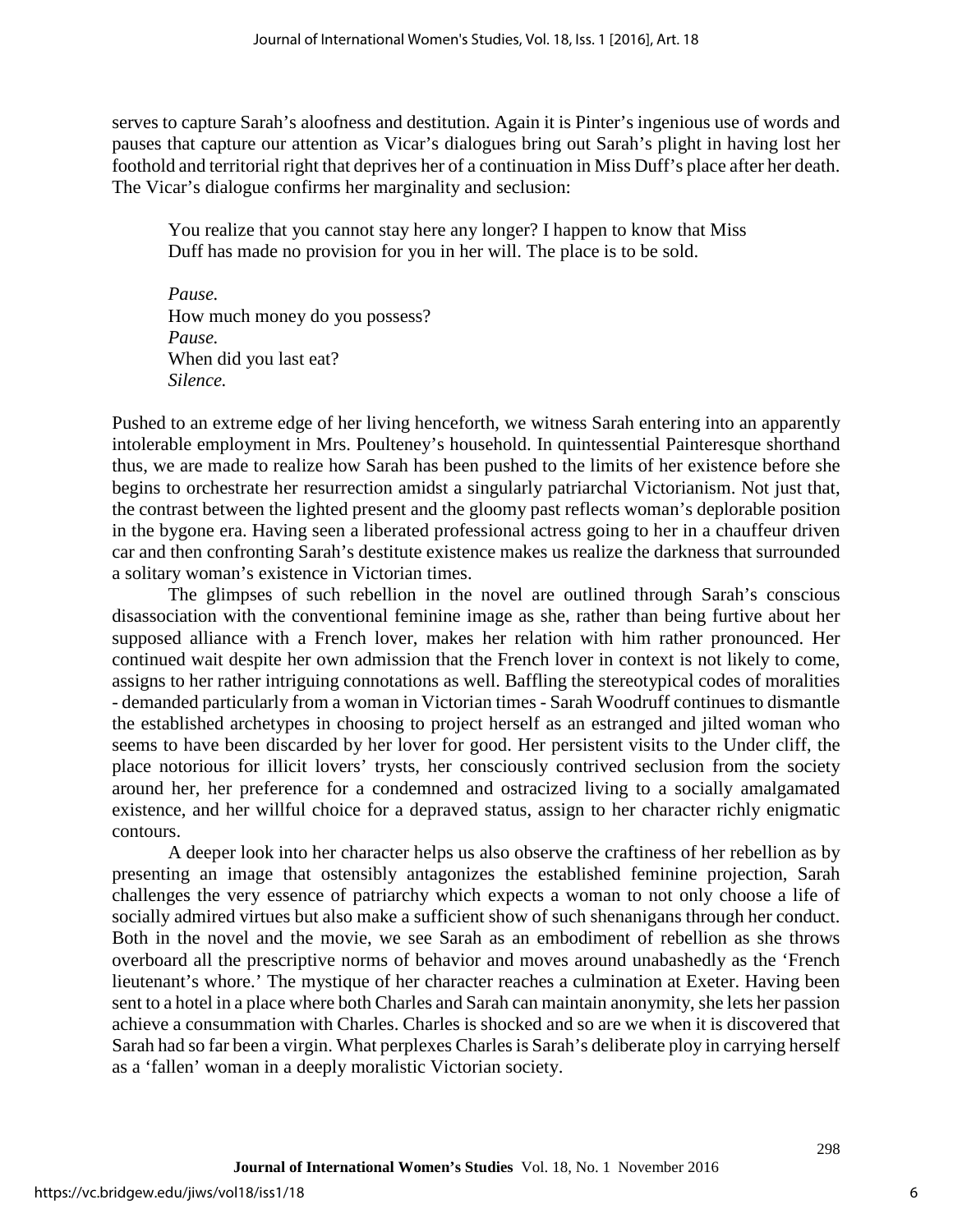From a feministic perspective, however, the ploy becomes a part of the gambit by which Sarah takes the Victorian bull of orthodoxies by horns in purposefully making sham of her assumed depravity. By rejecting to entertain the imposition of a forced virtue demanding that a woman maintain her virginity prior to her socially approved wedding, and making a pretense of being a 'fallen' woman and choosing to lose her virginity at will, Sarah appears to be have knocked off the Victorian orthodoxies. Endowed with freedom of expression of her sexuality, her non-verbal defiance, she attempts to subvert the perpetual male prerogative that seeks to define a woman's character according to biased norms of patriarchy. Purposefully embroidering upon an image that is perennially scorned, Sarah comes forth as an adventurous feminist who chooses to assert her right to express her sexuality without bothering to comfort the principles of patriarchy.

It is through such enigmatic shades that the filmic version of Sarah Woodruff continues to mesmerize the spectators as well as her male pursuer. Interestingly, the cinematic version of Sarah reveals a touch of mystery that seems in consonance with most of the female characters in Pinter's plays. Many a time, disparaged for his portrayal of women as 'mothers,' 'wives,' and 'whores,' many of his female characters seem to have been "saved by their mystery and by a charging vitality that comes to life in production better than on the printed page." (Sykes, 1970).

It is also interesting to note how the word 'whore' is used by different characters, located in different times, in the movie. We get to hear this word for the first time from Anna, the professional actress when shown in bed with Mike. Anna is struck with the idea that the film unit must have come to understand her dalliance with Mike as it was he who picked the phone in her room. The dialogue that follows it is extremely interesting keeping in view the entire dialectics of the work:

ANNA: They know that you're in my room. MIKE: Mm. In your bed. I want them to know. ANNA: Christ, look at the time. They'll fire me for immotality. They'll think I am a whore. MIKE: You are.

This brief conversation, without any direct correspondence to the novel as it belongs to the additional plot of Anna and Mike, assumes vital significance. Despite their unlawful alliance, both Mike and Anna seem to accept its presence in their lives without any qualms. Anna's statement "they know that you are in my room," is devoid of any alarm. To her matter-of-factness, Mike adds with undaunted, almost stamping audacity "in your bed," and quickly adds "I want them to know." Interestingly, Anna's next dialogue is about time as like a true professional, she is worried about being late as she blurts out "Christ! look at the time." The fact that she worries more about keeping her professional commitment than living up to the conventional image of woman, indicates her equanimity at being a free, independent, and unconventional woman. Therefore, what she adds further in saying "they'll fire me for immortality," and that "they'll think I am a whore," rather than insinuating her sense of contrition or insecurity at being a libertine woman.

Compared to hers, Ernestina's use of the word "whore" is suggestive of sense of shame associated with the word. In a direct correspondence to the novel, Ernestina uses it while referring to Sarah when Charles sees her for the first time. "Whore" comes to haunt yet again when Sarah confides in Charles about her relations with the French lieutenant. Coming from Sarah, the word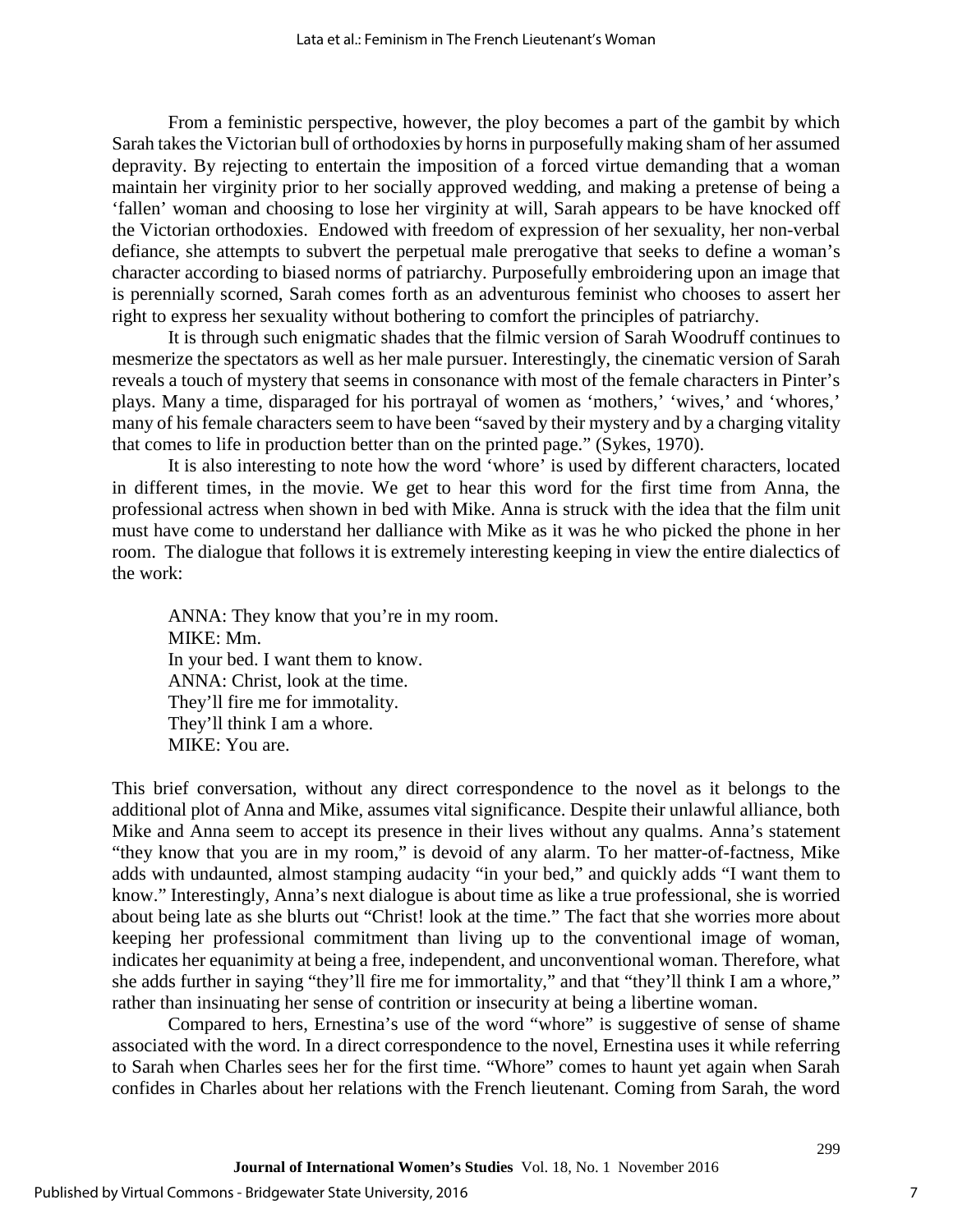becomes surcharged with anguish, pain and deep insult at being reduced to a "nothing," "hardly human anymore," and only "the French lieutenant's...whore!"

Strategizing repetition thus, Pinter and Reisz ingeniously draw parallels between the mutually diverse livings–the circumscribed Victorian and the redefining post-modern. Seen thus, Sarah emerges as a catalyst who ushers in the force of rebellion against the tabooed Victorianism. While Sarah puts up a partly concealed and essentially symbolically silent protest against societal prescriptions and pressures, Anna, her movie counterpart, chooses to discard all such camouflaged shenanigans aimed at achieving emancipation and carves her freedom by deftly redefining social codes. Viewed perceptively, Sarah's attempts to emancipate herself from the shackles of patriarchy do not fructify into her eventual liberation. Her dependence on Charles for her sustenance, her sudden disappearance into an unknown world, suggest her feminine suffering in the wake of onslaught of patriarchy and her resultant escape in the wake of it. Seeing Sarah's journey start and stutter on the way, we are made to think in consonance with Laura Mulvey who suggests, "Hollywood films with a female audience in mind tell the story of contradiction, not of reconciliation. Even if a heroine resists society's overt pressures, its unconscious laws catch up with her in the end." (Laura Mulvey, 1989) It is probably in order to resist such perceptions that the cinematic version of *The French Lieutenant's Woman* improvises in pushing forward the film in the film the undercurrents of subtextuality to subvert the prevalent patriarchal hegemony.

In a remarkable departure from the novel, the movie, particularly the movie within the movie keeps itself committedly focused in delineating a rather subtle but keenly intense battle between the sexes. The film suggestively captures how Mike, despite his twenty first century beliefs, continues to obsess himself into pursuance of Anna who remains doggedly out of his reach in order to preserve her freedom and selfhood. Despite being conscious of the Victorian Charles's urge in the narrative for keeping his woman harnessed to his desire – epitomized through his taking over as Sarah's protector, provider and pursuer – Mike, the modernist actor, too seems to obsess himself in preserving his possession of Anna. The shot where Anna is seen sleeping in the bed and Mike, standing by a window and lost in possibly a critical review of his relations with Anna and is touched in observing her childlike vulnerability, his male instincts to shield a supposedly defenseless woman are sufficiently aroused. By calling him to come near her and by snuggling in sleep to Mike, Anna fleetingly betrays a touch of vulnerability about her. Rediscovering her adventurism, Anna quickly recovers from this momentary lapse of guard and begins to refurbish the citadel of her gender autonomy.

Evocative thus of many a female character in Pinter's plays, Anna too seems "determined to avoid letting gender limit their territorial rights" (Victor L Cahn, 1993). In possession of an insight into male behavior and thought, Anna knows that Mike's chauvinistic instincts are far stronger than his modernistic perspectives on gender equality. Having observed closely how Mike as Charles chooses to chaperone Sarah, Anna remains constantly wary of the prospects of male usurpation threatening to overwhelm her hard earned autonomy. When juxtaposed against each other, Sarah and Anna seem to represent two different levels of rebellion – the mystical and the elusive respectively. Both seek to reconstruct their femininity and wish to redraw the limits of their social existence. In her pursuit, Sarah chooses to keep rebellion safely stowed behind a smokescreen of enigmatic contours. Driven by her instinctive energies, she attempts to keep society at bay that seeks to hunt her down and make her a captive of its Victorian conventions. Miss Poulteney's didactic discourse to her while she advises her to "read from the Bible," rather than wander around the prohibited areas such as Undercliff, conspicuously projects what society expects from a woman.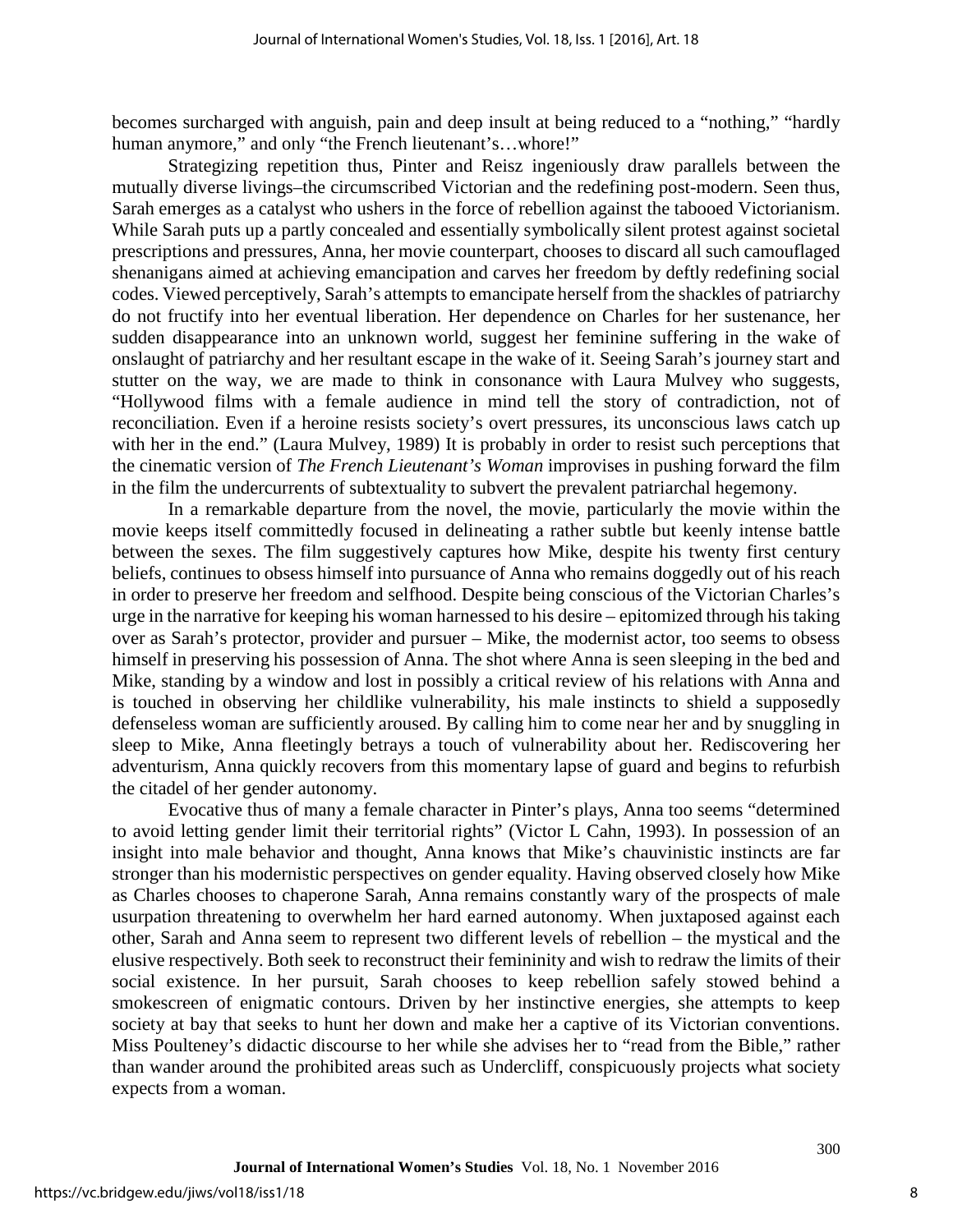Disregarding such impositions scornfully, Sarah not only visits the places she is not supposed to, but also carries out a supposed adultery with Charles at Exeter. Turning aside the prescriptive norms of Victorianism, Sarah walks alone in her search for the reality of her existence, testing in the process her spunk as a rebellious woman. Sarah's feministic adventurism however fails to substantially alter her fortune as a woman. Beginning as a forlorn and gloomy figure, she shows traces of emancipation before seeking her redemption through a man, Charles whose overtures she initially turns aside. Breaking down in between her journey however, she seeks to escape into the cozy confines of man-woman companionship. Filled with a sense of gratitude for her benefactor and overwhelmed with her own consuming passion, she lets Charles superimpose his authority on her.

Her vulnerability continues to govern her fate as on Charles' return from Exeter, Sarah disappears without informing her lover about her whereabouts. Her unexpected escape from having to oscillate between social expectations and her own conflicting desires, again establishes her predicament. Two of the three endings offered by Fowles seem to suggest either her return or escape from social roles. In one of the versions, she is found to be employed as an understudy of Rossetti which again confirms the continuation of her secondary existence in the wake of a male presence around. In the other ending, she is discovered by Charles and is reunited with him, confirming again her need for male support. It is only in one situation that she rejects Charles and refuses to go back with him. The vulnerability with which Fowles seems to have characterized Sarah, seems to have percolated to her celluloid version as well. Ingeniously characterized with an enigmatic mixture of vulnerability and temerity thus, Sarah Woodruff carves out an indelible impression on one's mind till we turn to explore the depths of Anna's gambit.

A deeper look into Anna's effort helps us observe that Anna, despite her deep feminine urges that seek protective care and concern, revels in her ability to thrive independently. Though in a tempestuous relation with Mike, the actor who plays the lover on screen, Anna is capable of putting mind over matter and continues to control adroitly the professional and the personal boundaries she defines for herself. It is primarily in this sense that Anna's character in the movie within the movie runs as a stunning counterfoil to her alter-ego in the printed narrative. Contrived with an extraordinary insight, Pinter's Anna is actually a perfect antithesis to Fowles' Sarah Woodruff. Karl Resiz, the accomplished director, uses subtle mise-en-scene techniques to underscore her comfort and equanimity while negotiating male hegemony.

Immediately after seeing Sarah's plighted and marginalized existence as an ostracized Victorian woman we are made to witness an independent Anna who is seen discussing the issue of sexual inequality with Mike. Her bespectacled visage suggests her intellectual agility while we see both the actors reading while preparing for their respective roles. The striking contrasts between the language, the body language, the costume and the overall ensemble with which we behold the two different images of the same woman as Sarah and Anna, assign to the movie the post modernistic intertextuality wherein both the texts seem to correspond as well as contradict each other.

Her rehearsals with Mike for the sequence wherein Charles has to succor and support a falling Sarah, renders the entire sequence rather parodied and somewhat inconsequential in the lives of the characters playing those roles. The contrast between the reel and the real life leaves a farcical impressions about the deeply ingrained archetypes wherein chauvinistic demeanor was not just admired but also desired.

In fact, the fleeting images of her feminine softness insinuating her vulnerability are created just to highlight the contrastive dialectics that both Sarah and Anna seem to underscore. One such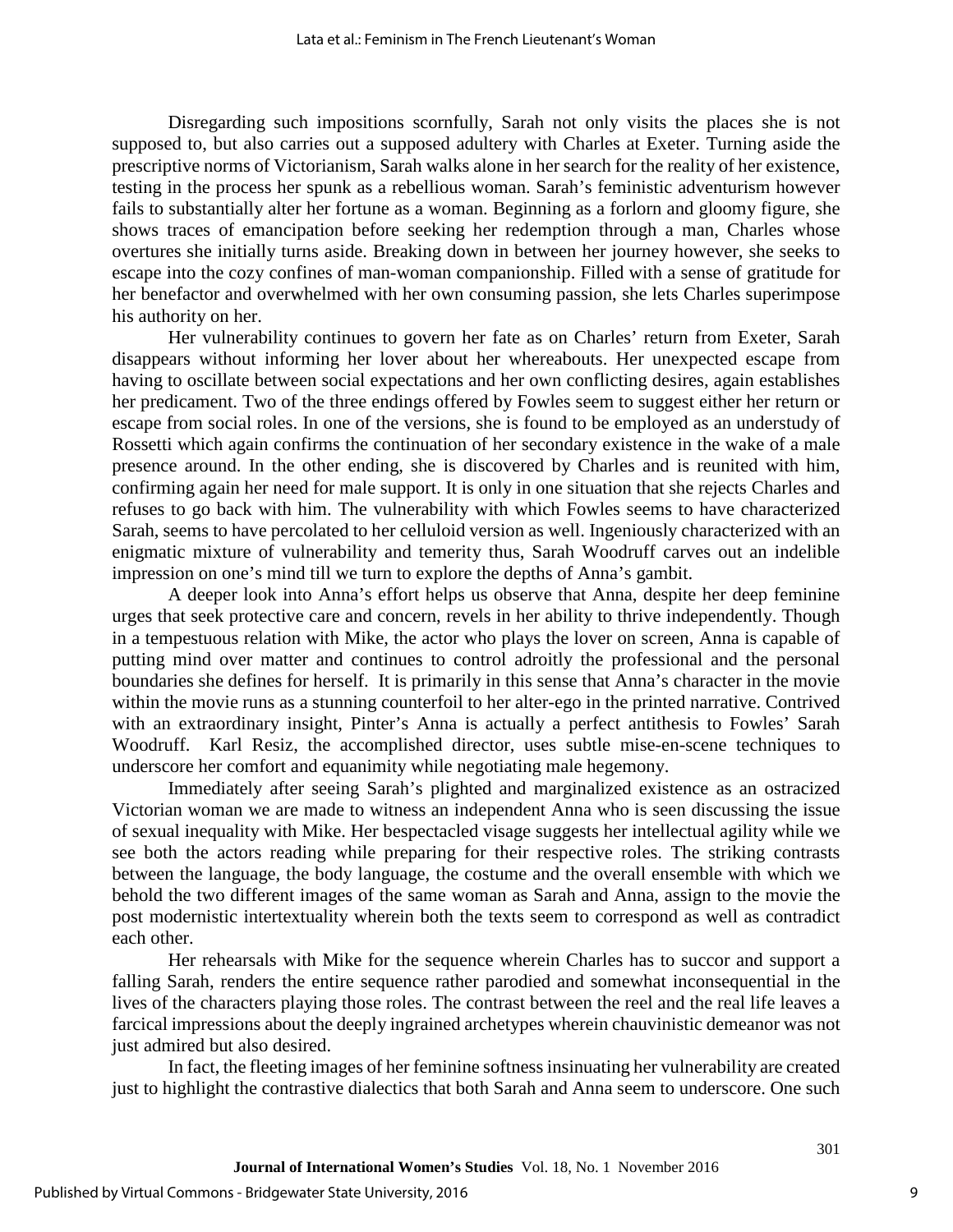sequence emerges in the movie when Anna curls up to him in sleep straight after her screen image has sought his intervention in stemming the tide of her falling fortunes, Charles begins to thrust upon him the responsibility of controlling Anna even in her real life. Next couple of shots in the movie show Charles doing an excavation into woman's psychology with the help of Dr. Grogan. Entrusting himself with the task of providing redemption to Anna as well, Mike begins to exert his control for her possession. The remaining movie henceforth begins to excessively focus on the conflicting contests of wills that begin to deconstruct and reconstruct his relation with Anna so far constructed. Mike's effort however, leaves him obfuscated and totally bewildered while Anna's awareness of his desires for her assigns to her an authority which helps her emerge triumphant in this fiercely fought struggle for control and emancipation.

From here on, the film focusses on Anna's stratagem which helps us discover how she purposefully remains elusive both to the challenges posed by the tyrannical order of patriarchy that attempts to subjugate her through control and the familial trappings that conspire to tempt her to the circumscribing mundaneness of the household. The fleeting bout of envy for Mike's wife being in possession of a family including her lover Mike as husband leaves her on the wrong foot a little bit. She, however, recovers from this loss and comes to reassert her dodgy existence by remaining unfathomable to both the chasing lover and the incriminating wife.

Interestingly, Anna's clarity achieved by the time the movie comes to an end seems to bring into sharp focus the lack of it in Sarah's mind. At this point, it becomes worthwhile to recall how Sarah, while recounting to Charles her tragic tale, seems to have provided to the reader an outline of her feministic rebellion in which a woman shams debauchery just to challenge the edifice of patriarchy that survives on the propagation of false myths to continue perpetuation of woman's peripheral existence. It is through Sarah that Fowles' denunciation of male hegemony which attempts to control her fate comes to the fore. Speaking of the French lieutenant, Sarah says, "I did not know that men can be very brave and very false." Of her physical proximity with her lover, she chooses to reveal, "I could tell you that he overpowered me; that he drugged me. But, it is not so. I gave myself to him." Having confirmed her adultery to the increasingly disquieted Charles, she goes on to assert her purpose in doing so: "I did it so that I should never be the same again. So that I should be seen as the outcast that I am."

After a while, her masochistic self, returns as she suggests that in having sex with the French lieutenant, she deliberately married "shame," and in having done that, she does not have the right to "have children, a husband and the pleasures of a home." Immediately however, the feminist in her comes back as she seemingly mocks their chained existence, "Sometimes I pity them. They cannot understand the freedom I have. No ins, outs, no blame can touch me. I have set myself beyond the pain." Nevertheless though it is Sarah who outlines the agenda of her rebellion in this complex fashion, it is clearly Anna who finally achieves it through her resolved approach.

For a professional Anna, though it is a matter of curiosity, pity and a possible fleeting envy to see other women enjoying the pleasures of an ordinary living in having children, a husband and home. Deep inside however, she knows that it is not for her to think of leading a life of subordination and dependence. On the contrary, what thrives her is her capacity to out maneuver both Mike, her male pursuer, and the censorious society that criminalizes all expressions of a woman's sexuality beyond marriage. Through Anna's elusiveness, we gain to see a clearer shift in the perspectives that a modern woman shares as aware of the pitfalls of traditionalism, Anna chooses to stay afloat its enticing temptations. It is through Anna that we come to grips with Sarah's stunted progress. Not only this, it is through her evolution that we come to appreciate the evolution of a civilization, a society, from the circumscribing Victorian to a liberal modernist.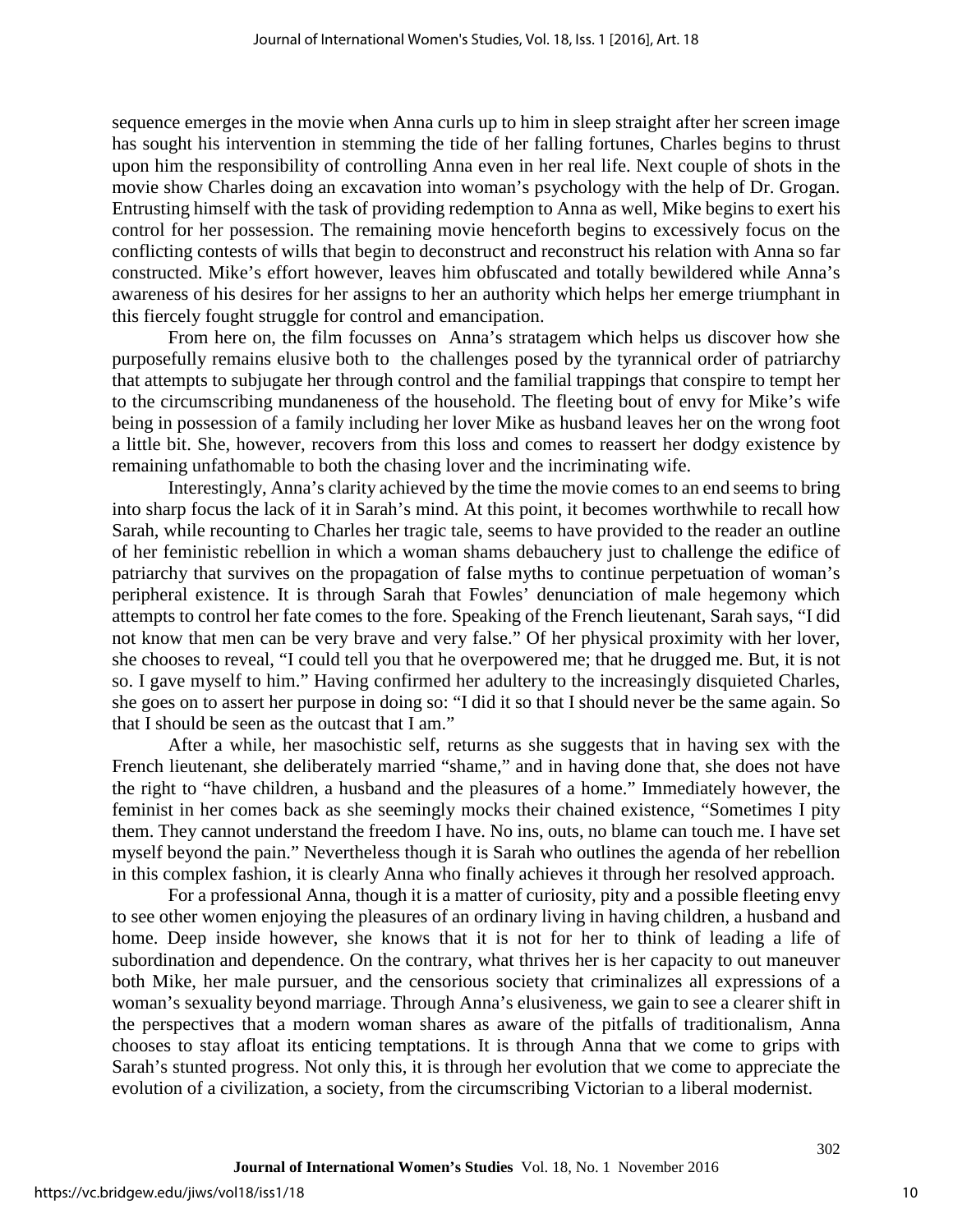Anna's advancement over Sarah has been suggested not just ideologically but cinematically as well. In terms of the choice of costume, Sarah's gloomy and protective cloak stands in sharp contrast with Anna's present day professional and open attire. In this context, it becomes relevant to see the movie in consonance with Andrew Dix's observations, who, while commentating on American Beauty, observes "… woman's lack of flattering make-up and glamorous clothing as evidence of her distance from stereotypical feminine image" (Dix, 2010).

While Anna's apparel suggests her ease with her emancipated image that of Sarah accentuates circumscribed existence amidst suffocating Victorianism. It is an uncompromising Anna, and not the rebelling Sarah - the one who seems caught up in the complex tapestry of her emotions seesawing between the emotions of temerity, melancholia and masochism - who crosses the final frontier. Sarah's emotional obfuscation is suggestively contrasted with Anna's perspicuity as riding on the crest of modern outlook and debonair approach, she successfully negotiates the trammels of patriarchy and traditionalism.

The movie begins with extreme long shot, taken at the outset of the movie, insinuatingly puts into perspective the protagonist's relative lack of might against imposing structures of power beyond her. Comparatively, Anna is introduced to us through a medium close-up while we see her lying in bed with Mike. The background behind her—a modern drawing room—does not seem to possess the overwhelming eminence. Unlike Sarah, she does not have to confront the enormous natural powers—symbolized through the raging ocean—and the inhibiting Victorian society, represented through the other characters in the movie.

In many sequences camera comes to suggest the directorial counterpoint. Mostly it suggests the subtle game of power played between the sexes. In most of the sequences dealing with Charles and Sarah, it is Charles, the male who seems to revel in his dominance in his relationship with Sarah. Most of the time, Charles is seen observing Sarah either from a well rooted distance, or from a height, enjoying thereby the advantage of being a beholder who has the power to violate the spectacle of his object without being observed in return. Frequently shot in high and low angle shots, the sequences establish Charles's growing superiority over an exceedingly vulnerable Sarah. Male hegemony continues to rule the roost, the culmination of which we happen to observe in their sexual encounter at Exeter.

Contrastively, in all such situations, Sarah is captured through medium shots. Having seen her against the might of the sea, Charles envisions her again while standing on a plateau as Sarah is seen wandering amidst the thick foliage below him. While revealing to Charles the enigma of her anguish, Sarah is again seen sitting well below Charles. In capturing her images in the bedroom of the inn at Exeter, Sarah's position is successively diminished. In bed we see her through a high angle shot while she waits for Charles to undress himself and mount her. The camera descends on her only to register closely both her pulchritude and pulsation, emphasizing only her seductively feminine entity. The interplay of high angle long shots, some of which actually convert into geography shots suggesting her lack of control, continues to emphasize her diminutive existence while pitted against the dominating forces around her.

Compared to her diminished authority, Anna's effervescent and uninhibited individuality is repeatedly stressed through the subtleties of the camera movement, focus and angle in the movie. Standing as a remarkable proselyte to Sarah's intercourse with Charles is the sequence where Anna is seen lying on top of Mike and kissing down on him on a beach. Moreover, in all such frames Anna is successively viewed through deep focus shots. Riding on her postmodern advantage, Anna easily seizes the position of superiority that Sarah is tentative about claiming and holding.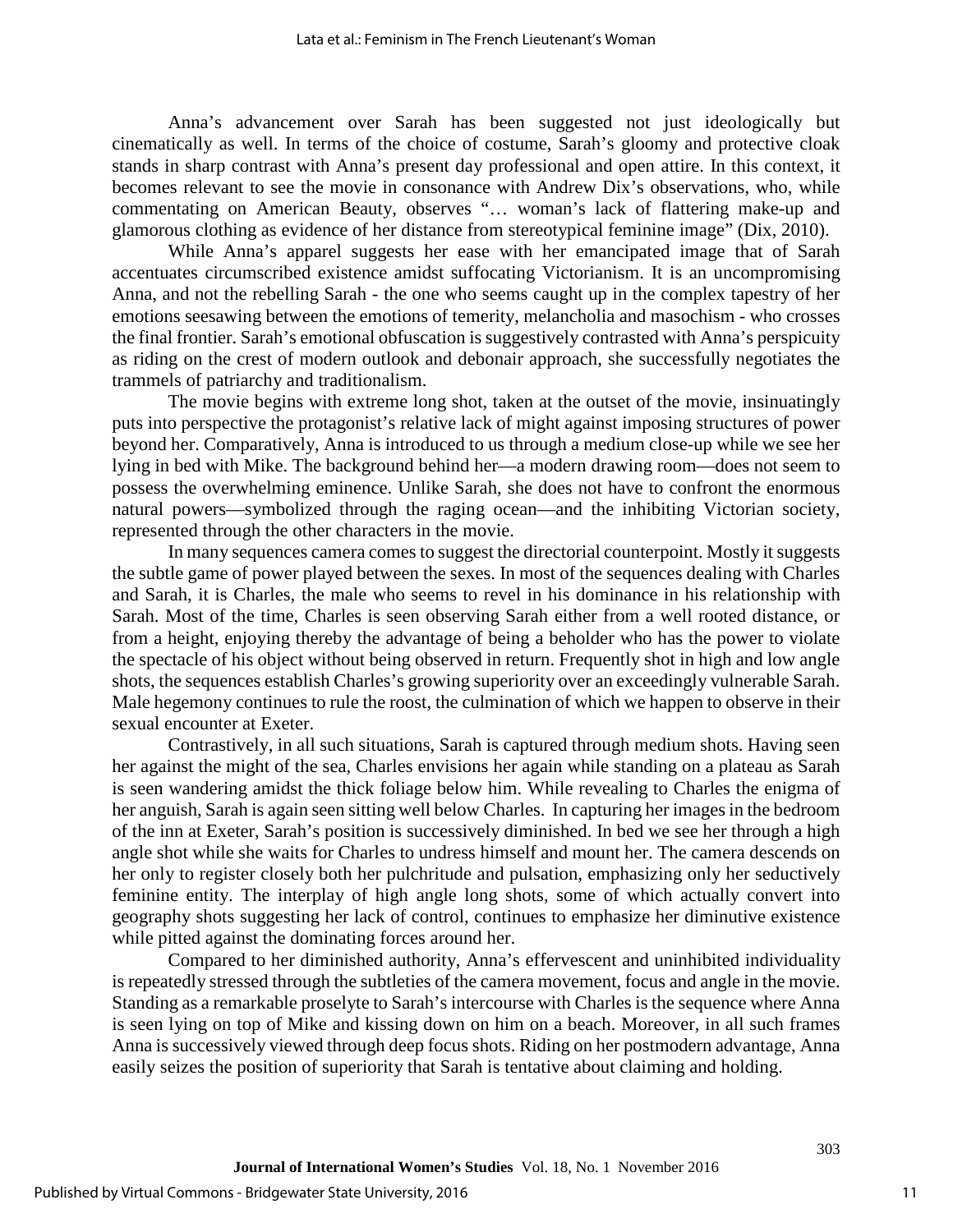Besides the camera shots, focus and angle, the chromatic pattern of the movie seems to signify its critical perspectives which increasingly bring to the fore the oppressive darkness that suggests a woman's position in the Victorian era. Ostensibly articulating Sarah's protest against her oppression, we see her moving in black robs. In other to emphasize the darkness prevalent in the era gone by, the movie captures images of desolate and forlorn nature. The depiction of the dingy, narrow, sliding streets seems to suggest the labyrinthine contours that Sarah has to negotiate on her way to self-assertion. The morose, bleak colours seem to repeatedly associate themselves with Sarah whose melancholia and masochism are both projected through the colours she chooses to wear. In fact, through subtle camera display, the dominance is assigned to the forces in the background and not the lamenting woman in front of it.

Observed from the chromatic perspective, the colours chosen to depict Anna and her surroundings are brighter, lighter and sharper. The vivid primary colours that she wears seem to emphasize her sprightly self. Introduced through aesthetically intuited editorial cuts, the movie actually seems to exercise the device of colour motifs wherein the dark and bleak is associated with Sarah to reflect on woman's plighted existence in the past and the lighter and brighter colours are chosen to highlight the modern woman Anna's unbridled individuality.

In order to portray this contrast between the Victorian and the modern world, the use of light also becomes a significant feature in the film. In the Victorian scenes, the director very consciously goes for an academic kind of lighting, the sort of high definition that is seen in Victorian paintings. It sticks to the use of the front and side light required to paint an object and, in the context of the film, underscores objectification of woman in the Victorian times.

It is not just the light, but other cinematic devices such as the shift in the musicality characterizing the scenes set against the twentieth century backdrop; the sharpness of the denuding modern light, suggesting clarity into human complexity of relationships and thought; and the costume, the landscape and the imagery all of which also help us observe the phenomenal shift in the perspectives from the Victorian times to the modern. In this context, it becomes interesting to note the different types of costumes and hair styles in which we see Sarah and Anna present themselves in the movie. Sarah, apart from her restrictive, mournful clothing, carries knotted hair. Instead Anna greets us with her wavy, stylish hair cut which again stresses her resistance to and rejection of feminine archetypes.

Interestingly, Sarah tries to unknot her ponytailed hair while she narrates her past to Charles. The act acquires symbolic connotations as her need for a male purveyor—in the form of Charles—seems to have been underscored. Without a male coming to her rescue, it is difficult for Sarah to envision an existence that is free from its knotted encumbrances and devoid of the precarious nature of her defiance and struggle against the circumscribing Victorian society. While Anna has a knack of remaining safely distanced from the trammels of patriarchy, Sarah lacks such adroitness and slips into messy conundrum of rejection and acceptance of conventional archetypes.

Nevertheless, Sarah too continues to perplex her male counterpart, a messenger of the society she has rebelled against, as she maintains her quintessential enigma and elusiveness. Keenly aware of her strength in being a woman that gives her the potential to keep her secrets intact and beyond the purview, or even, comprehension of man, Sarah's unfathomable enigma assigns to her a pivotal and centralized position in her relationship with Charles. One wonders how despite being socially inept, Sarah thrives in her capacity of being a woman and can flummox Charles with her quiet competence and enigmatic disposition. This reminds us of what Victor L. Cahn, in writing about Pinter's plays too observes: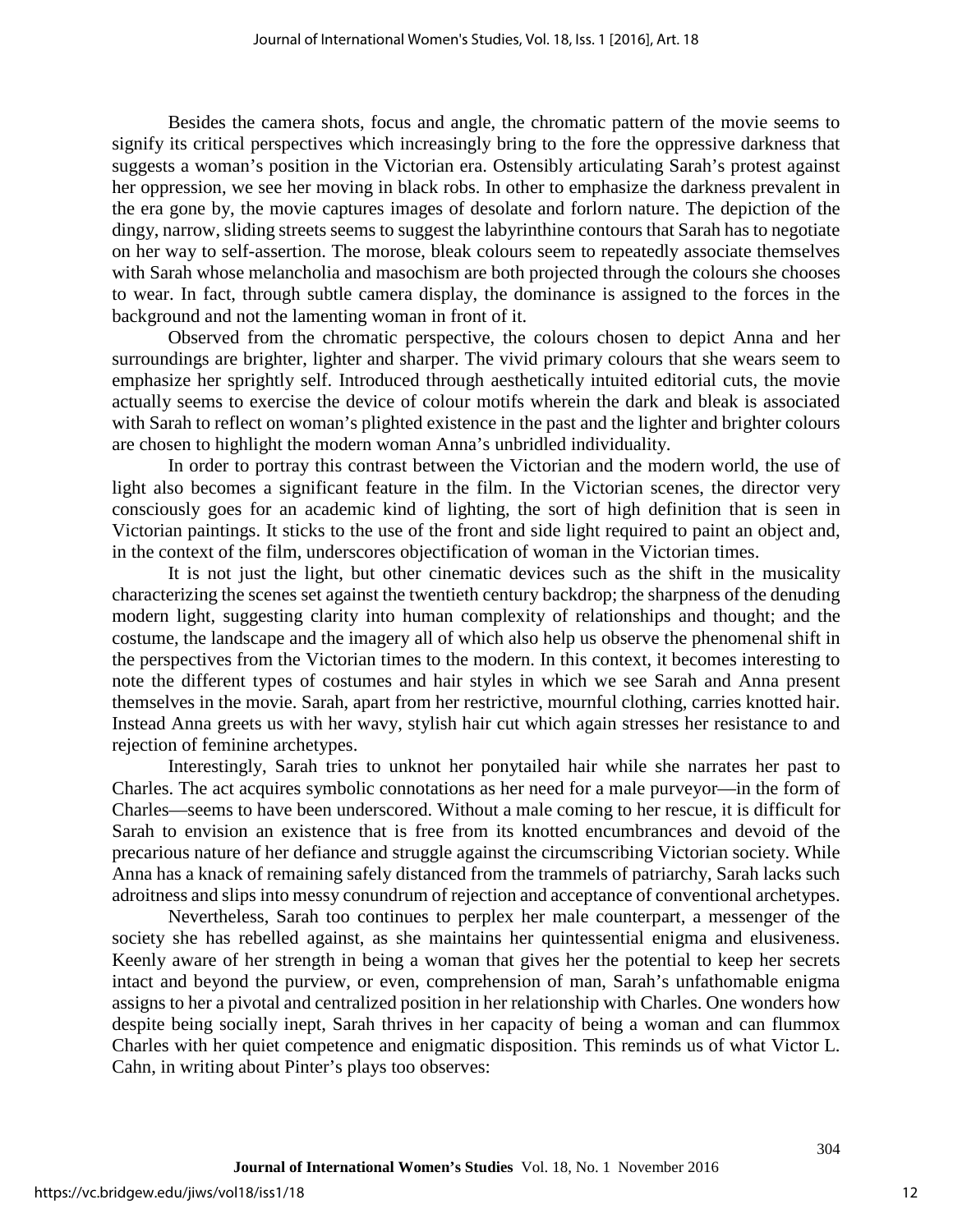"Many of the women in these plays operate with an understanding of their own bodies and minds and therefore of their own desires. The women also have insight into male behavior and thought. Pinter's men, on the other hand, are constantly perplexed by what women know and, even more, by what women want" (1993: 280).

Many of the women in these plays operate with an understanding of their own bodies and minds and therefore of their own desires. The women also have insight into male behavior and thought. Pinter's men, on the other hand, are constantly perplexed by what women know and, even more, by what women want. It is with such multi-dimensional characters that the movie continues to enthrall us becoming a rich tapestry of comparisons and contrasts, parallels and proselytes, paradoxes and allusions. Further, in a subtle interplay between the Victorian and the modern, or shall we say the postmodern world, the movie arouses in us the much needed self- reflexivity with which not just those who create this artistic expression of protest but also those who witness, need to recognize its significance. As both the worlds seem to be have intertwined through Meryl Streep who plays both Sarah and Anna, the movie offers double continuities in which "the feelings from the Victorian story carry over into the modern, the modern into the Victorian."(Karel Reisz)

By being the central point of the story, the camera and the men they deal with, both Sarah and Anna however, continue to remain the pivotal figure and constantly seek emancipation in a hegemonic patriarchal order. Both resort to different strategies in order to keep their individuality intact. While Sarah leaves Exeter and Charles behind in order to find her freedom, Anna leaves Mike at the end of the film in order to keep hers.

Strongly reminiscent of Pinter's world of uncertainty and enigma thus, both Sarah and Anna, the female characters in the cinematic version of The French Lieutenant's Woman, offer diverse patterns of rebellion. While Sarah's rebellion lies in keeping herself concealed behind her mystical persona, Anna's effort is in projecting her emancipated womanhood and keep it safe from the controlling possession of patriarchy. Unlike Sarah, her mirror-image of Victorian times, Anna's strategy lies in being aware of her emotional and physical desires and remaining chary of unwarranted patriarchal intrusion. One can safely deduce therefore that in Anna we rediscover the crystalline version of Sarah's cryptic rebellion.